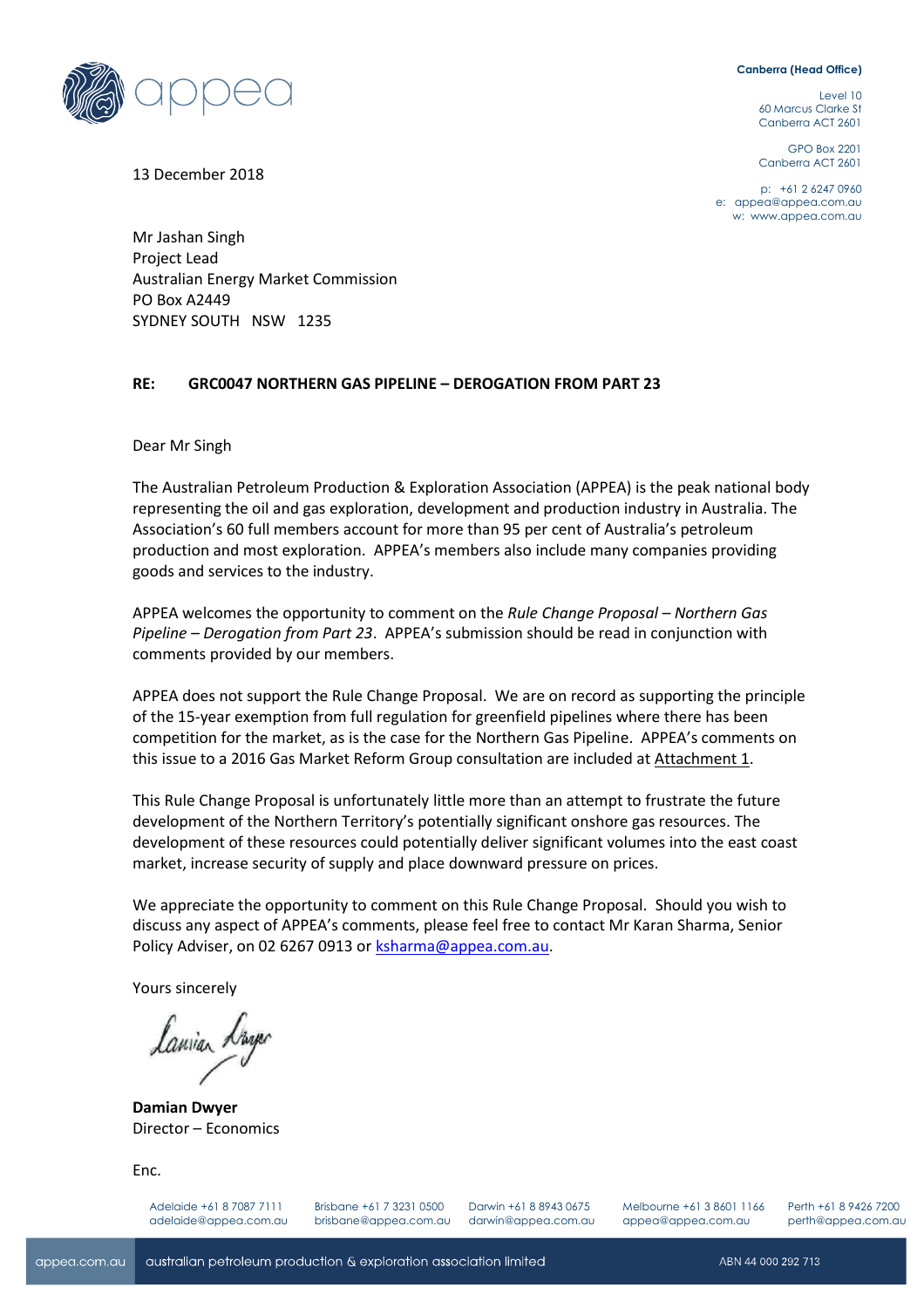**ATTACHMENT 1**



21 October 2016

Dr. Michael Vertigan AC Chair – Gas Market Reform Group COAG Energy Council Secretariat GPO Box 787 Canberra ACT 2601

[*via email: [energycouncil@environment.gov.au](mailto:energycouncil@environment.gov.au)*]

Dear Dr Vertigan

## **RE: EXAMINATION OF THE CURRENT TEST FOR THE REGULATION OF GAS PIPELINES CONSULTATION PAPER**

The Australian Petroleum Production & Exploration Association (APPEA) is the peak national body representing the oil and gas exploration, development and production industry in Australia. The Association's 60 full members account for more than 95 per cent of Australia's petroleum production and most exploration. APPEA's members also include many companies providing services to the industry.

APPEA welcomes the opportunity to comment on the *Examination of the current test for the regulation of gas pipelines* consultation paper (the consultation paper). APPEA's submission should be read in conjunction with comments provided by our members.

The recently completed reviews into the east coast gas market, conducted by the Australian Competition and Consumer Commission (ACCC) and the Australian Energy Market Commission (AEMC), recommend numerous reforms to market structure, pipeline regulation and information provision. APPEA welcomes the Council of Australian Governments Energy Council's support for removing barriers to developing onshore gas resources. New gas supplies are essential for improving security of supply and putting downward pressure on gas prices.

## **Consultation Paper Comments**

APPEA notes that many of the questions posed in the consultation paper seek specific examples/evidence of market participants' experience accessing gas pipelines. As an industry association, APPEA is not privy to the commercial negotiations around pipeline access. Hence our comments are limited to feedback provided directly by our members.

APPEA notes the ACCC's report on its *Inquiry into the east coast gas market* found strong evidence that monopoly pricing exists in the gas transportation pipeline sector. The ACCC reached this finding after assessing the evidence obtained through public consultation and from commercialin-confidence documents supplied by gas market participants.

Based on the ACCC's analysis and advice from members, APPEA agrees that there are concerns that the current regulatory coverage test is ineffective in addressing market power and monopoly pricing. APPEA notes the ACCC's suggestion that monopolistic pricing may lead to lower ex-plant gas prices for producers and may inhibit the development of new gas resources. Advice from our